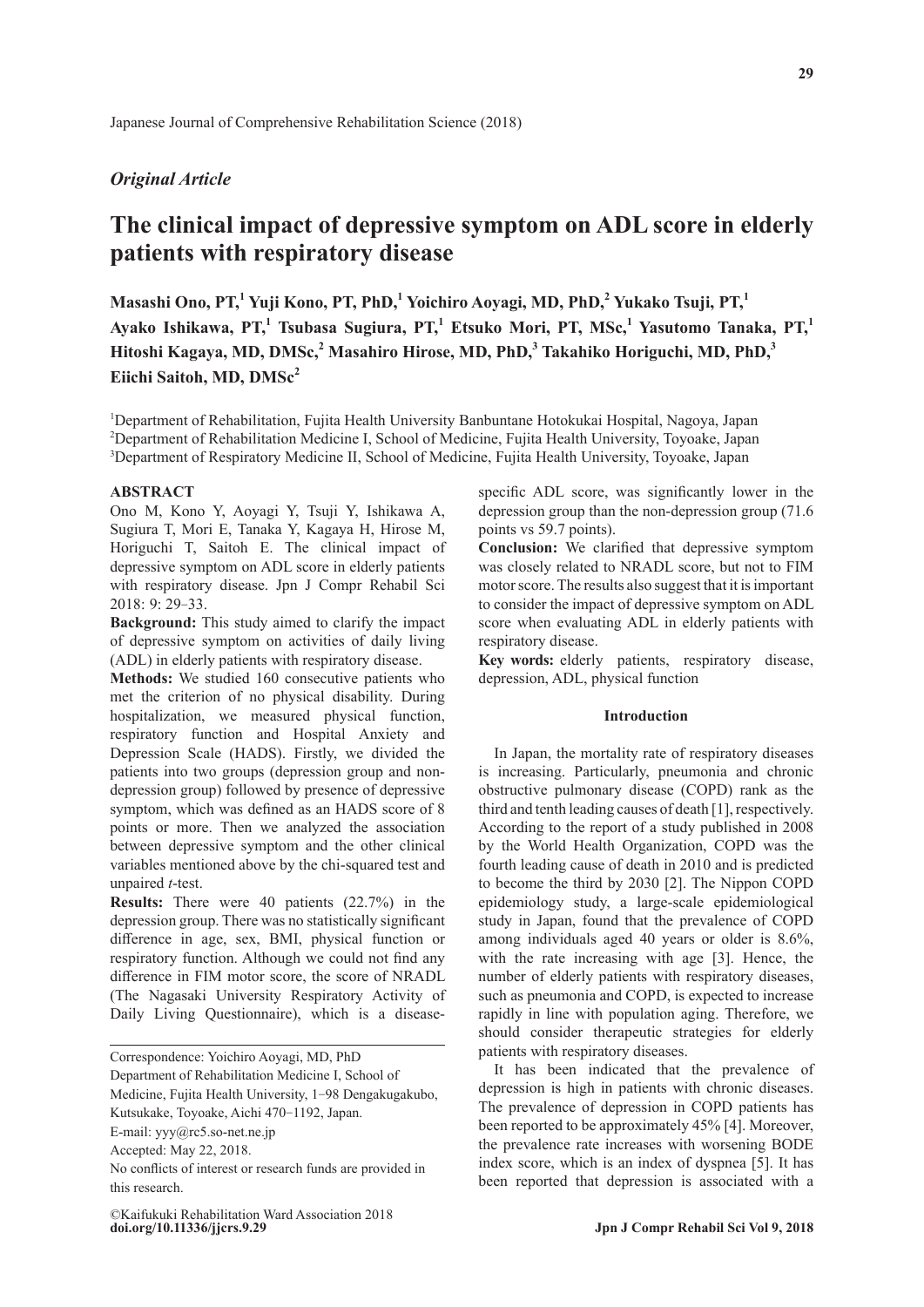decrease in physical function and functional capacity [6], and is considered to be a key factor of the decrease in quality of life (QOL) among patients with COPD [7]. Furthermore, previous research also indicated that depression decreases physical function and increases the risk of death in patients with heart failure [8]. However, the relationships between depression, physical function and activities of daily living (ADL) among elderly patients with respiratory diseases have not been thoroughly examined. Therefore, this study investigated these relationships among such patients.

## **Methods**

## **1. Participants**

From June 2014, we enrolled consecutive patients aged 65 years or older with respiratory diseases who were admitted to Fujita Health University Banbuntane Hotokukai Hospital, an advanced hospital in Nagoya City for patients with acute conditions, due to worsening respiratory conditions. Patients who could not walk 10 m independently, had severe dementia (mini-mental state examination <17), and had a history of psychiatric disorders or a lack of motivation to participate in this study were excluded. The Research Ethics Committee of Fujita Health University approved the study (Approval No: 15-259), and all the study participants provided written informed consent.

## **2. Study design and protocol**

We performed a single-center registry, prospective, observational, correlational study. A baseline examination was conducted during the patients' hospitalization. We measured physical function parameters, conducted a lung function test at discharge and collected laboratory measurements from medical records.

#### **3. Measurement indicators**

We selected age, gender, body mass index (BMI), past history, and smoking habits for each patient to provide a background from their medical charts. If a patient had more than two diagnoses, the underlying condition was preferentially selected. For example, when the patient with COPD had acute exacerbation due to acute pneumonia, we define COPD as the primary etiology in this study. We also obtained C reactive protein (CRP), serum protein, and serum albumin from blood tests. The geriatric nutritional risk index (GNRI), a nutrition-associated indicator, was calculated using the serum albumin level and body weight.

Measurements of physical function comprised the circumference of the upper arm, lower leg, and abdomen; grip strength; isometric knee extension muscle strength; 6-minute walking distance (6MWD); gait speed; and modified functional reach test. The circumference of the upper arm was measured at the midpoint between the acromion and olecranon when

the upper extremity was lowered to the trunk side, and the circumference of the lower leg was measured at the largest point of the calf with the knee extended. The circumferences of both the right and left side were measured, and the maximum value was used in the analysis. Handgrip strength was measured by a Jamar dynamometer. The participants were asked to sit with their wrist in a neutral position and elbow flexed to 90°. Grip strength was measured three times for each hand, and the highest value was used for the analysis. Isometric knee extensor muscle strength was measured using a digital hand-held dynamometer (μTasF-1, Anima Co., Chofu, Tokyo, Japan), a device that has been validated and shown to be reliable among the elderly. During testing, the participant adopted a sitting position with the arms supported on the edge of the table and was fitted with a hand-held dynamometer on the anterior aspect of the measured ankle, which was fixed to the table leg by a vinyl strap. The participant was asked to extend the legs and push with maximum effort twice for each leg. The leg length was also measured from the lateral joint space of the knee to the lateral top of the device belt. The best performance was used as the maximum power and was transformed into Newton-meters adjusted by weight (Nm/kg). Walking speed was evaluated by the 10-m usual walk test; subjects were requested to walk at their usual pace for 14 m, of which the middle 10 m was timed. The test was performed twice, and the speed in the faster trial was used for analysis. Cognitive function was assessed using the Mini-Mental State Examination. For the 6MWD, preparations and procedures were conducted in accordance with the guidelines of the American Thoracic Society [9]. Subjects were requested to walk as far as possible in 6 min. If the subjects normally required walking aids including canes or walkers for daily walking, these were used. The lung function test was performed using the Autospiro AS-507 (Minato Medical Science Co., Ltd.,Osaka, Japan), which measures vital capacity percentage and forced expiratory volume<sub>1.0%</sub>. These were measured twice, and the maximum value was used in the analysis.

In addition, we performed a questionnaire survey, and the following tools were used for evaluating cognitive function and QOL: the revised Hasegawa's dementia scale, and the COPD assessment test (CAT). The Nagasaki University Respiratory ADL (NRADL) questionnaire, which is a self-reported questionnaire, was used to evaluate perceived difficulty in ADL, and the functional independence measure (FIM), which is an objective measure of ADL, was utilized for ADL evaluation. We used the hospital anxiety and depression scale (HADS) for the evaluation of depression, which measures the total score of seven items related to depression. In the original tool, a total score of 0-7 indicates no anxiety/depression, a score of 8-10 indicates suspected anxiety/depression, and a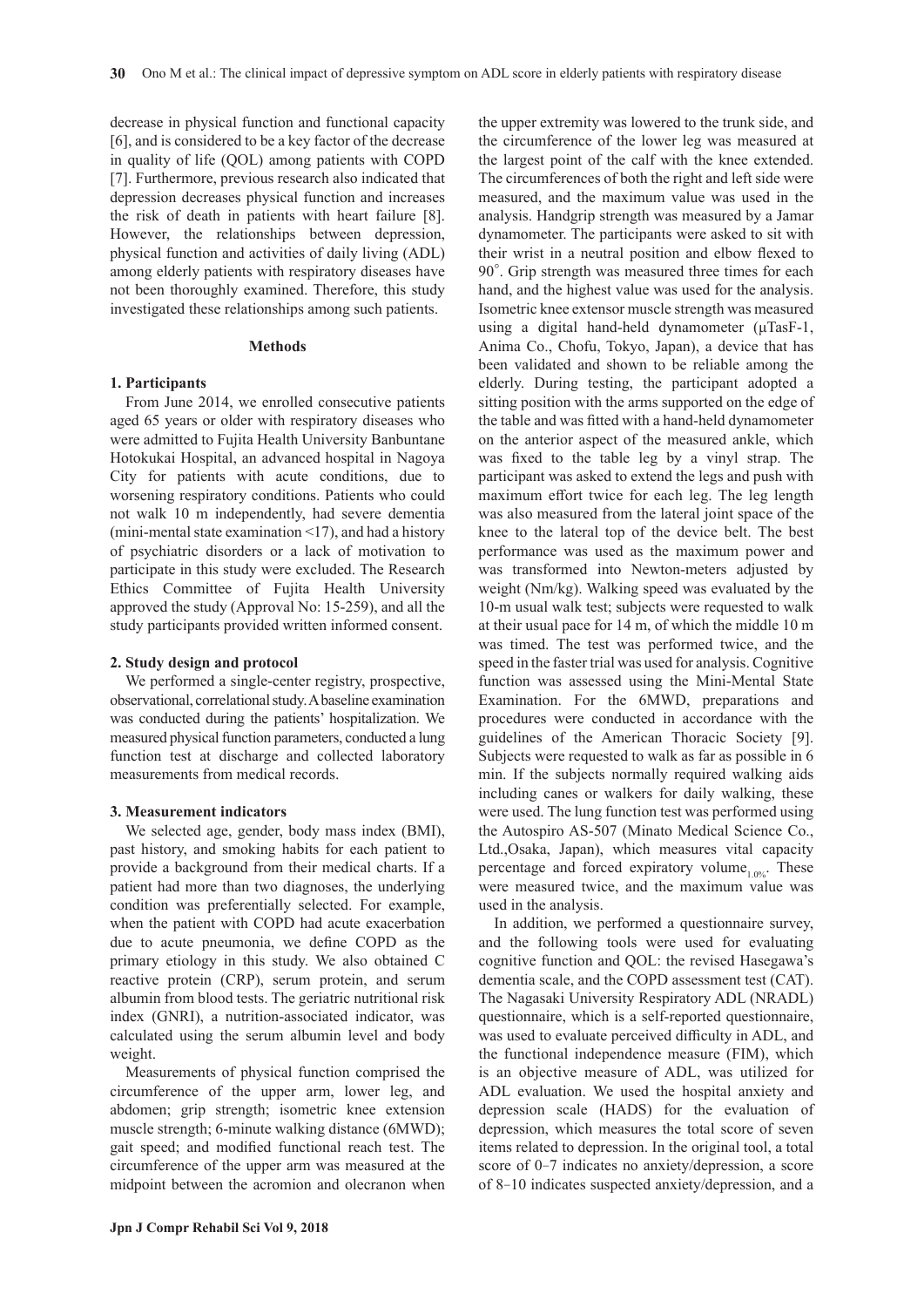score of 11-21 indicates a definitive diagnosis of depression [10]. However, in the present study, we allocated patients into the group without depression if they had a score of  $\leq$ 7 and into the group with depression if they had a score of  $\geq 8$ .

## **4. Analysis methods**

All participants were divided into two groups based on their HADS score: those with depression (depression group) and those without depression (non-depression group). To compare these two groups, sex and disease types were analyzed using the chi-squared test, and other items were analyzed using the unpaired *t*-test. The analyses were performed using the Statistical Package for the Social Sciences software, version 24 (SPSS Japan, 2016, Tokyo), and the significance level was set at 5%.

#### **Results**

#### **1. Patient attributes**

Among the 272 participants included in the present study, 160 met the inclusion criteria (males: 96, mean age:  $76.9 \pm 10.0$  yo) and were included in the analyses (Figure 1). Depression was observed in 40 patients (22.7%). The background of the participants is shown in Table 1.

#### **2. Comparison of clinical variables**

The results of the comparisons between the groups are shown in Tables 1 and 2. There was no difference between the groups in terms of patients' background, physical function, lung function, and FIM score;



**Figure 1.** Flow of patients of the study sample.

however, the depression group showed significantly higher CAT scores and significantly lower NRADL scores than the non-depression group.

#### **Discussion**

The primary finding of this study was that there was no significant difference in terms of physical function and FIM score between the groups with and without depression; however, the depression group had significantly lower NRADL scores than the nondepression group. The present study is the first report to show the relationship between depression and ADL among elderly patients with respiratory diseases.

Among the participants, 22.7% had depression. Previous studies reported that the prevalence of depression among COPD patients is approximately 20-45% [4, 11, 12]. In this study, the prevalence of depression among patients with COPD was 31%,

**Table 1.** Demographic and clinical characteristics of patients.

|                        | Total<br>$(N=160)$ | Non-depression<br>$(n=120)$ | Depression<br>$(n=40)$ | $\boldsymbol{p}$ |
|------------------------|--------------------|-----------------------------|------------------------|------------------|
| Age                    | 78.3 (9.9)         | 78.6 (10.6)                 | 77.1(7.3)              | 0.314            |
| BMI                    | 20.2(3.8)          | 19.8(3.6)                   | 20.9(4.2)              | 0.158            |
| <b>GNRI</b>            | 89.4 (15.3)        | 88.5(16.1)                  | 92.2(12.2)             | 0.125            |
| Serum Alb $(g/dl)$     | 3.4(0.5)           | 3.4(0.5)                    | 3.5(0.6)               | 0.673            |
| $\%VC$ (%)             | 66.4(22.2)         | 68.3 (22.7)                 | 60.2(19.5)             | 0.055            |
| $FEV_{1.0\%}$ (%)      | 67.6(20.4)         | 67.4(18.8)                  | 68.0(26.0)             | 0.907            |
| Etiology               |                    |                             |                        |                  |
| COPD(n)                | 59                 | 41                          | 18                     | 0.745            |
| Pneumonia $(n)$        | 43                 | 34                          | 9                      |                  |
| IP $(n)$               | 18                 | 16                          | $\overline{2}$         |                  |
| Bronchial asthma $(n)$ | 11                 | 8                           | 3                      |                  |
| Bronchiectasis $(n)$   | 3                  | $\Omega$                    | 3                      |                  |
| Lung cancer $(n)$      | 8                  | 5                           | 3                      |                  |
| Others $(n)$           | 18                 | 16                          | 2                      |                  |

The data are the number of patients (%), and mean (standard deviation) in other variables. BMI, Body Mass Index; GNRI, Geriatric Nutrition Risk Index; Alb, Albumin; VC, Vital Capacity; FEV<sub>1.0%</sub>, %Forced Expiratory Volume in One Second; COPD, Chronic Obstructive Pulmonary Disease; IP, Interstitial Pneumonia.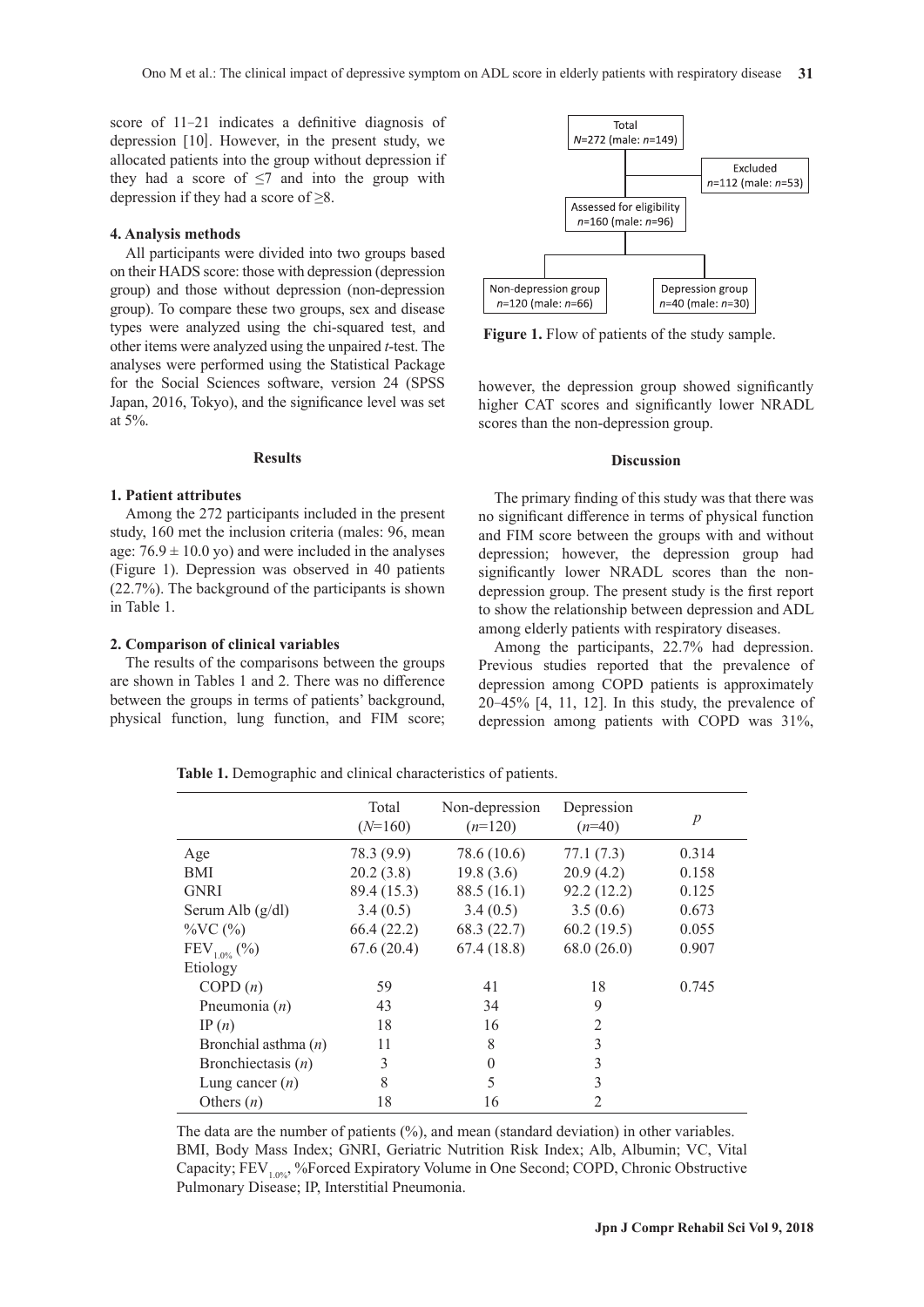|                         | Non-depression<br>$(n=120)$ | Depression<br>$(n=40)$ | p       |
|-------------------------|-----------------------------|------------------------|---------|
| Grip $(kg)$             | 17.7(9.0)                   | 19.6(10.6)             | 0.331   |
| KEMS (Nm/kg)            | 3.3(2.1)                    | 3.0(2.0)               | 0.480   |
| 6MWD(m)                 | (113)<br>269                | (117)<br>241           | 0.241   |
| 10 m Walking time (sec) | 11.3(6.7)                   | 12.1(6.9)              | 0.544   |
| FIM motor (points)      | 75.4(20.0)                  | 73.1(20.2)             | 0.529   |
| FIM cognitive (points)  | 31.6(6.7)                   | 30.3(6.9)              | 0.308   |
| CAT (points)            | 14.0(8.1)                   | 20.0(7.0)              | < 0.001 |
| NRADL (points)          | 71.6(19.0)                  | 59.7(26.1)             | 0.020   |

**Table 2.** Results of comparison between the groups.

The data are shown as mean (standard deviation).

KEMS, Knee Extensor Muscle Strength; 6MWD, 6-Minute Walk Distance; FIM, Functional Independence Measure; CAT, COPD Assessment Test; NRADL, The Nagasaki University Respiratory Activities of Daily Living Questionnaire.

indicating that our results are consistent with those of previous studies. Another study showed that the number of mood disorders, such as depression, bipolar disorder, and dysthymic disorder, has been rapidly increasing in recent years, especially in elderly populations, accounting for 40.5% [13]. A study conducted by the Ministry of Health, Labour and Welfare also found that 58.3% of inpatients with mental disorders were aged 65 years or older [14]. Although the participants of the present study were relatively older than those of previous studies, the prevalence of depression was almost the same as in previous studies; underlying diseases may have influenced this result. Accordingly, our study demonstrated a similar high rate of depression comorbidity among elderly patients with respiratory diseases.

Our results showed that FIM (motor and cognitive) scores at discharge did not differ between the two groups. However, this group exhibited significantly high CAT scores and significantly low NRADL scores. Moreover, unlike patients with musculoskeletal diseases, those with COPD were able to execute ADLs themselves, although the motions were limited due to symptoms such as dyspnea. Thus, it is difficult to identify the ADL limitations of such patients based on standard measurements of ADL [15]. In a study that examined the relationship between ADL and depression based on the Medical Research Council (MRC) dyspnea scale, significant differences between MRC grades III and IV in terms of FIM scores were observed. However, no difference was observed between grades I and II and grades II and III in terms of FIM scores. Moreover, significant differences were noted between all the grades, except grades I and II in terms of NRADL scores [16]. Based on the above, FIM may not reflect disease-specific ADL limitations when evaluating the ADLs of patients with respiratory

diseases, indicating the need to include ADL indices that are disease-specific.

This study has several limitations. Firstly, the sample size of the present study was relatively small for a survey, which may have affected the prevalence rate of depression. Furthermore, we analyzed both chronic diseases (COPD) and acute diseases (community-acquired pneumonia) at the same time, which might have caused bias related to disease type. Disease staging data were not eliminated, and the subanalysis of these factors was also challenging due to the sample size. Nevertheless, because no studies targeting older patients with respiratory diseases have been conducted in Japan, our study is significant for providing preliminary data. Further detailed studies, including a large-scale case registry study and followup study, are required to elucidate the relationship between depression and ADLs, taking disease and staging into account.

#### **Conclusions**

The present study revealed a high prevalence of depression among elderly patients with respiratory diseases. Although actual ADL and physical function did not differ due to the prevalence of depression, increased perceived difficulty in performing ADL, which was disease-specific, was observed. These results also suggest the necessity of assessing depression when evaluating the difficulty of ADL for patients with respiratory diseases.

#### **References**

- 1. Ministry of Health, Labour and Welfare: Overview of the 2015 Vital Statistics. Available from: http://www.mhlw. go.jp/toukei/saikin/hw/jinkou/geppo/nengai15/dl/kekka. pdf. Japanese.
- 2. World Health Organization: World Health Statics 2008.